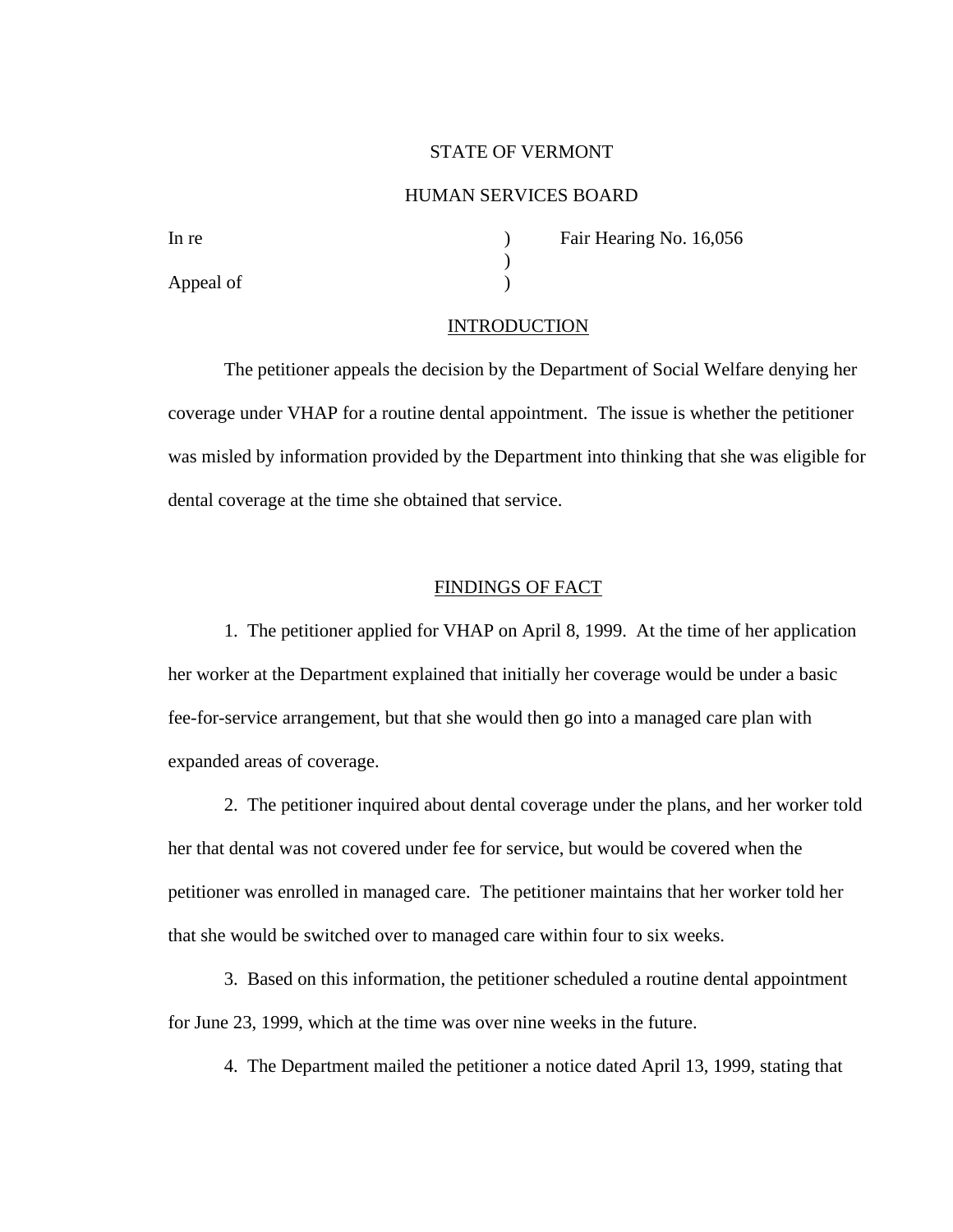she was eligible for medical assistance under VHAP beginning April 12, 1999. The notice also included the following information:

The way you receive benefits under this program is expected to change at some time in the future. When this happens you will receive another letter with more information. This change will result in better benefits to you. You are now receiving limited benefits coverage (see enclosed brochure). This future change will be to managed care coverage. . . . When you are in managed care, you will also get an ID card and a handbook from the plan. Your handbook will tell you which card to use for which service.

5. The petitioner admits that she did not read this notice carefully when it arrived.

6. Sometime before June 23, 1999, the petitioner received her managed care packet

that included a brochure and the necessary cards. The petitioner admits that she did not notice that the packet informed her that her coverage under managed care would become effective July 1, 1999.

7. The petitioner went to her dentist appointment on June 23, 1999. VHAP denied

coverage of this appointment because the petitioner was not yet enrolled in the managed care plan at the time the service was rendered.

8. The petitioner maintains that the Department should be responsible for her dental

bill because her worker originally told her she would be enrolled in managed care before the date she went to her dentist appointment.

# ORDER

The Department=s decision denying VHAP coverage for the petitioner=s dentist appointment on June 23, 1999, is affirmed.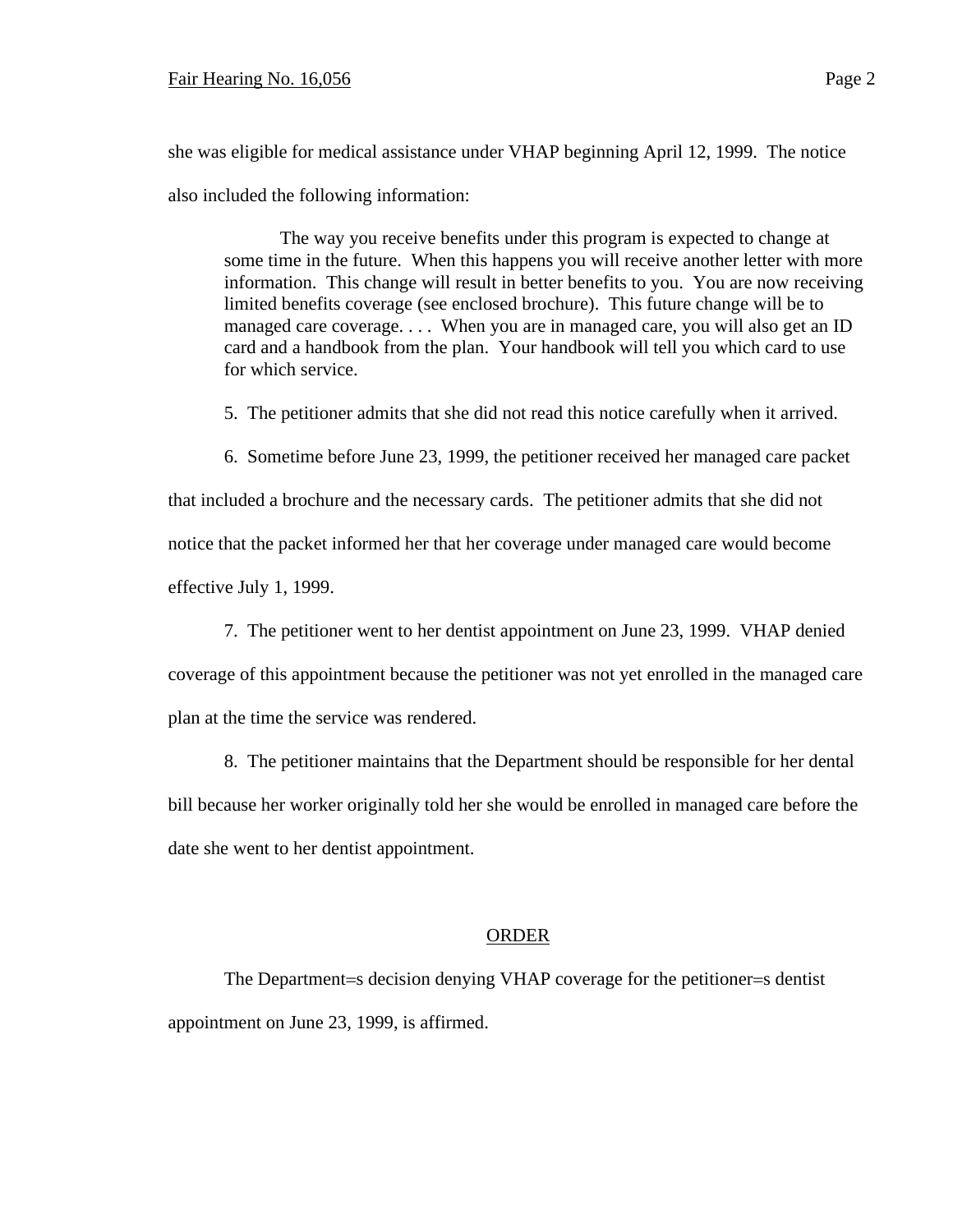#### REASONS

The petitioner does not dispute that the VHAP regulations provide that individuals can be enrolled in a fee-for-service program before a managed care plan becomes available for them. See Medicaid Manual (MM)  $\delta$  4003. She also does not dispute that managed care plans offer an expanded range of covered medical services under VHAP, including dental services. See MM  $\delta$  4003.1. Her grievance is that when she initially applied for benefits she was allegedly misled by her worker into incurring an expense for a service that she thought would be covered by the time she scheduled it.

The petitioner is, in legal terminology, making an argument that the Department should be estopped from denying coverage for her dental visit. The four essential elements of estoppel (relying on Burlington Fire Fighter's Ass'n v. City of Burlington, 149 Vt. 293 (1988) as set forth therein) are: (1) the party to be estopped must know the facts; (2) the party to be estopped must intend that its conduct shall be acted upon or the facts must be such that the party asserting estoppel has a right to believe it is so intended; (3) the party asserting estoppel must be ignorant of the true facts; and (4) the party asserting estoppel must detrimentally rely on the conduct of the party to be estopped. Finally, in matters that affect the public sector, a final question must be answered as to whether the injustice to the petitioner if estoppel is not invoked outweighs any public interest in strictly applying the coverage limitations.

In this case the Department certainly knew what the facts were with regard to coverages available under fee for service and managed care. Taking the petitioner=s allegations at face value, her worker orally disseminated general information with regard to